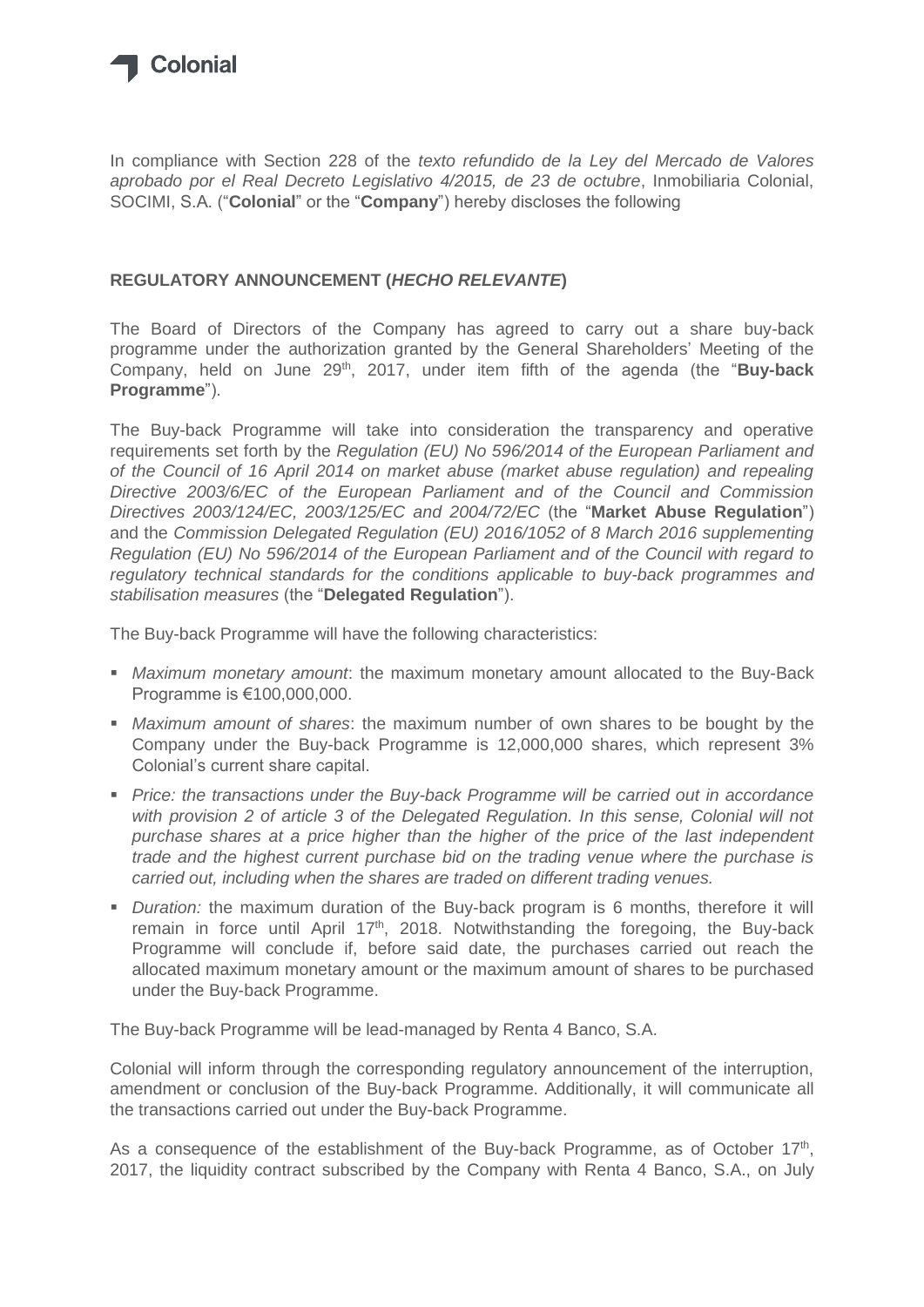

10<sup>th</sup>, 2017, announced through the corresponding regulatory announcement no. 224847, will be temporarily suspended. The Company will inform the market, if appropriate, through the corresponding regulatory announcement of the reestablishment of the referred liquidity contract. Attached to this regulatory announcement is the detail of the transactions carried out by the financial intermediary as of July 11<sup>th</sup>, 2017 until October 16<sup>th</sup>, 2017, both inclusive.

In Barcelona, October 16<sup>th</sup>, 2017.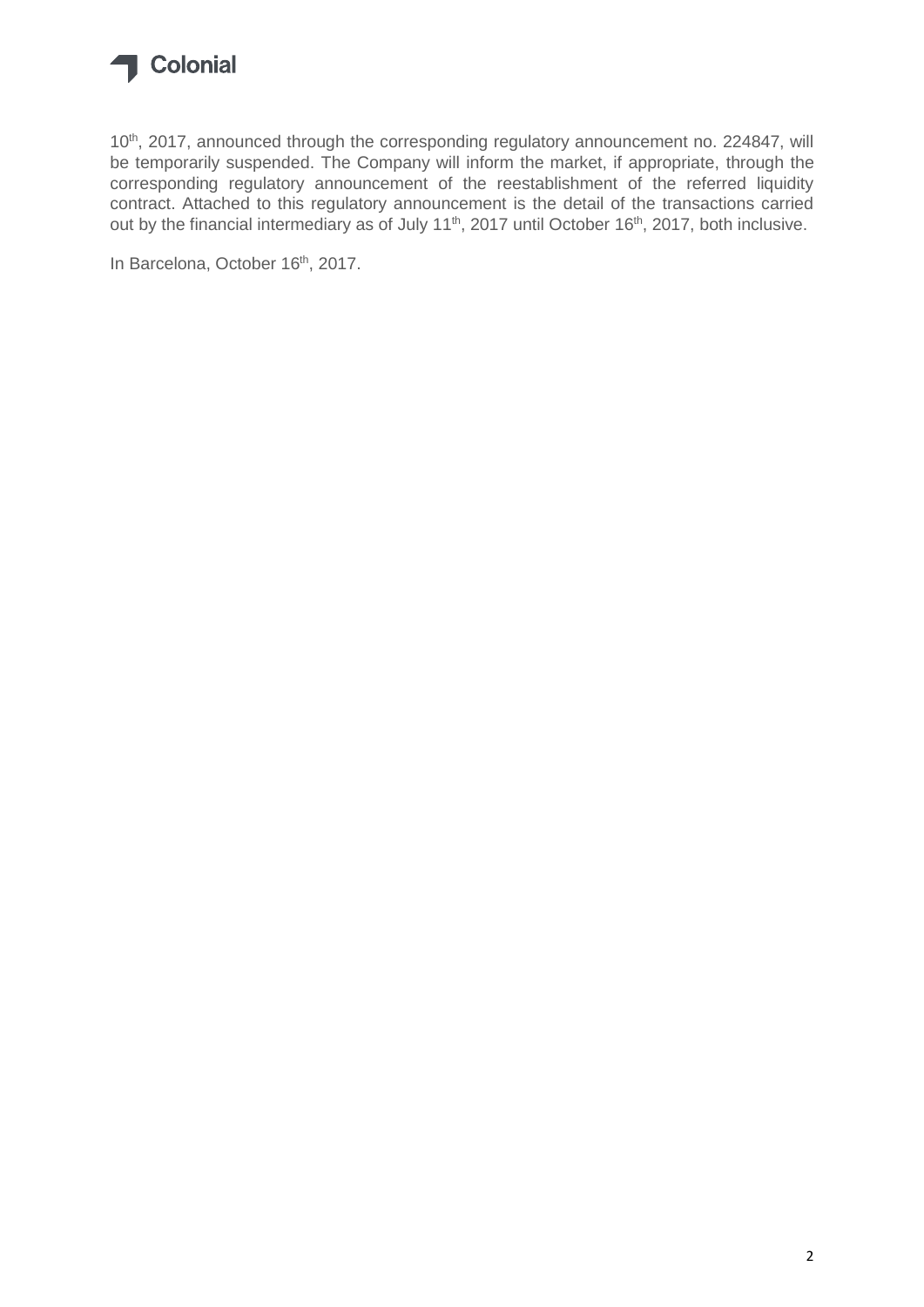## Colonial  $\sqrt{2}$

## **SUMMARY**

|                       | <b>Shares</b> | Amount $(E)$      | Average<br>price $(\epsilon)$ |
|-----------------------|---------------|-------------------|-------------------------------|
| Previous balance      | 240,083       | 1,773,973.28      |                               |
| Acquisitions          | 2,546,520     | (20, 561, 917.87) | 8.075                         |
| Disposals             | (2, 557, 103) | 20,638,545.10     | 8.071                         |
| Expenses <sup>1</sup> |               | (72, 548.40)      |                               |
| <b>Final balance</b>  | 229,500       | 1,778,052.11      |                               |

| Date                            | <b>Acquisition/Disposal</b> | <b>Shares</b> | <b>Block trade</b> | Nº of<br>transactions | Total nº. of<br>shares | Average price<br>(E) | Amount (€)    |
|---------------------------------|-----------------------------|---------------|--------------------|-----------------------|------------------------|----------------------|---------------|
| <b>PREVIOUS</b><br>(07/07/2017) |                             |               |                    |                       | 240,083                |                      |               |
| 11/07/2017                      | Acquisition                 | 40,835        |                    | 30                    | 280,918                | 7.485                | (305, 637.82) |
| 11/07/2017                      | Disposal                    | (41,005)      |                    | 30                    | 239,913                | 7.488                | 307,041.03    |
| 12/07/2017                      | Acquisition                 | 56,799        |                    | 34                    | 296,712                | 7.538                | (428, 171.45) |
| 12/07/2017                      | Disposal                    | (56, 943)     |                    | 47                    | 239,769                | 7.532                | 428,907.19    |
| 13/07/2017                      | Acquisition                 | 44,968        |                    | 33                    | 284,737                | 7.563                | (340, 101.02) |
| 13/07/2017                      | Disposal                    | (46, 162)     |                    | 34                    | 238,575                | 7.562                | 349,055.53    |
| 17/07/2017                      | Acquisition                 | 9,200         |                    | 4                     | 247,775                | 7.674                | (70, 599.50)  |
| 17/07/2017                      | Disposal                    | (9, 200)      |                    | 5                     | 238,575                | 7.679                | 70,645.01     |
| 18/07/2017                      | Acquisition                 | 32,383        |                    | 13                    | 270,958                | 7.710                | (249, 686.12) |
| 18/07/2017                      | Disposal                    | (32, 319)     |                    | 15                    | 238,639                | 7.718                | 249,429.55    |
| 19/07/2017                      | Acquisition                 | 40,195        |                    | 29                    | 278,834                | 7.655                | (307, 703.49) |
| 19/07/2017                      | Disposal                    | (44, 266)     |                    | 32                    | 234,568                | 7.661                | 339,112.08    |
| 20/07/2017                      | Acquisition                 | 53,771        |                    | 29                    | 288,339                | 7.746                | (416, 523.96) |
| 20/07/2017                      | Disposal                    | (54, 349)     |                    | 33                    | 233,990                | 7.746                | 421,014.22    |
| 21/07/2017                      | Acquisition                 | 37,416        |                    | 40                    | 271,406                | 7.729                | (289, 186.28) |
| 21/07/2017                      | Disposal                    | (36, 362)     |                    | 51                    | 235,044                | 7.736                | 281,279.43    |
| 24/07/2017                      | Acquisition                 | 31,244        |                    | 28                    | 266,288                | 7.731                | (241, 562.80) |
| 24/07/2017                      | Disposal                    | (29, 779)     |                    | 33                    | 236,509                | 7.715                | 229,740.42    |
| 25/07/2017                      | Acquisition                 | 31,995        |                    | 25                    | 268,504                | 7.797                | (249, 452.17) |
| 25/07/2017                      | Disposal                    | (35, 326)     |                    | 49                    | 233,178                | 7.799                | 275,520.23    |
| 26/07/2017                      | Acquisition                 | 31,486        |                    | 21                    | 264,664                | 7.785                | (245, 118.83) |
| 26/07/2017                      | Disposal                    | (31, 846)     |                    | 20                    | 232,818                | 7.788                | 248,014.96    |
| 27/07/2017                      | Acquisition                 | 84,394        |                    | 23                    | 317,212                | 7.789                | (657, 370.73) |
| 27/07/2017                      | Disposal                    | (87, 750)     |                    | 23                    | 229,462                | 7.788                | 683,440.59    |
| 28/07/2017                      | Acquisition                 | 60,211        |                    | 31                    | 289,673                | 7.809                | (470, 172.71) |
| 28/07/2017                      | Disposal                    | (56, 448)     |                    | 27                    | 233,225                | 7.795                | 440,026.90    |
| 31/07/2017                      | Acquisition                 | 51,225        |                    | 50                    | 284,450                | 7.908                | (405, 104.53) |
| 31/07/2017                      | Disposal                    | (53, 325)     |                    | 42                    | 231,125                | 7.897                | 421,117.44    |
| 01/08/2017                      | Acquisition                 | 72,304        |                    | 41                    | 303,429                | 8.002                | (578, 576.14) |
| 01/08/2017                      | Disposal                    | (74, 332)     |                    | 41                    | 229,097                | 7.999                | 594,599.86    |
| 02/08/2017                      | Acquisition                 | 78,718        |                    | 54                    | 307,815                | 8.133                | (640, 250.88) |
| 02/08/2017                      | Disposal                    | (73, 281)     |                    | 45                    | 234,534                | 8.124                | 595,356.85    |

1 Expenses incurred by the financial intermediary in the management of the securities account.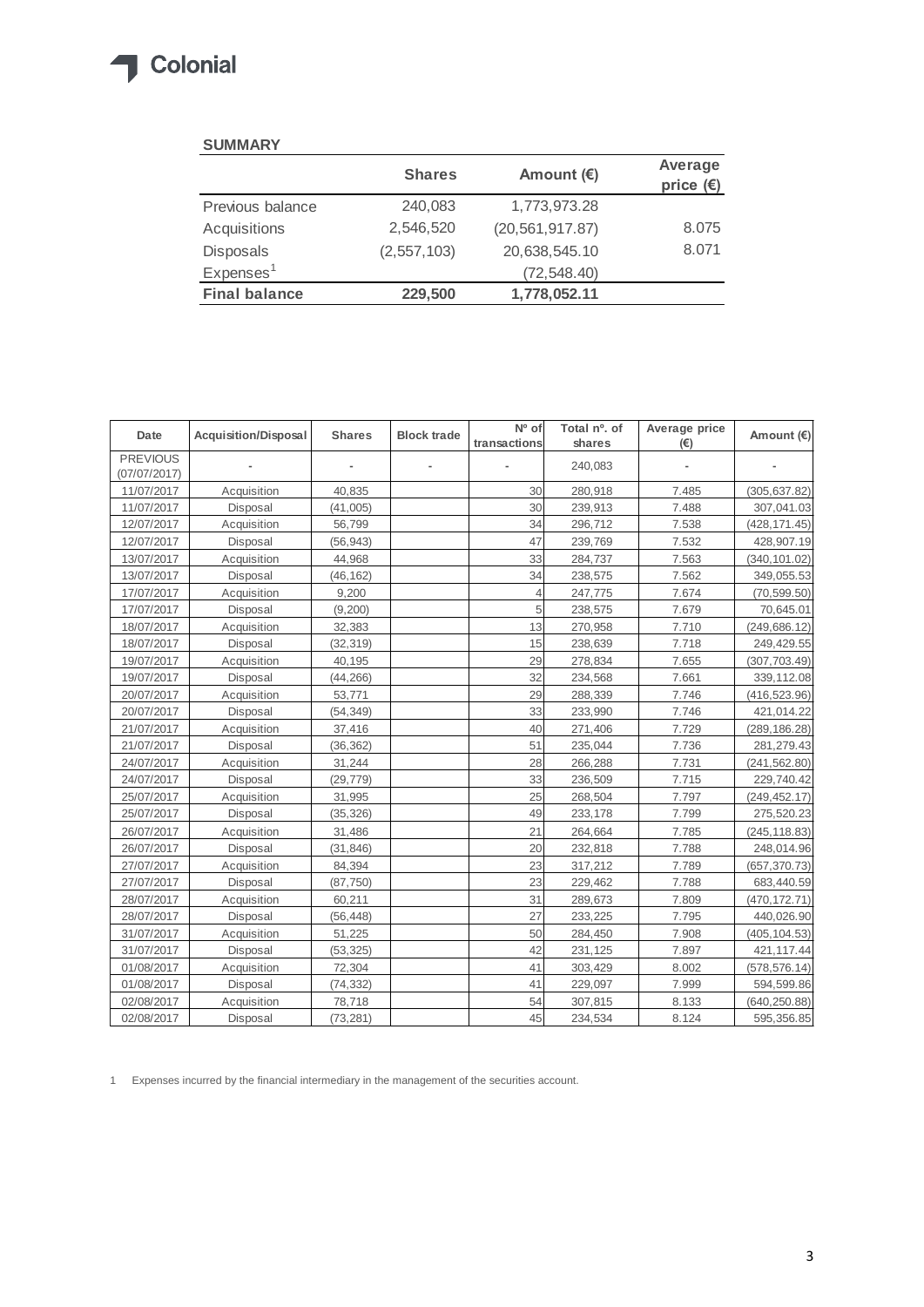

| Date       | <b>Acquisition/Disposal</b> | <b>Shares</b> | <b>Block trade</b> | $\overline{N^0}$ of | Total nº. of | Average price | Amount (€)    |
|------------|-----------------------------|---------------|--------------------|---------------------|--------------|---------------|---------------|
|            |                             |               |                    | transactions        | shares       | $(\epsilon)$  |               |
| 03/08/2017 | Acquisition                 | 38,412        |                    | 32                  | 272,946      | 8.121         | (311, 942.68) |
| 03/08/2017 | Disposal                    | (50, 604)     |                    | 36                  | 222,342      | 8.125         | 411,168.44    |
| 04/08/2017 | Acquisition                 | 58,687        |                    | 25                  | 281,029      | 8.223         | (482,606.55)  |
| 04/08/2017 | Disposal                    | (53, 026)     |                    | 24                  | 228,003      | 8.223         | 436,016.89    |
| 07/08/2017 | Acquisition                 | 47,407        |                    | 22                  | 275,410      | 8.230         | (390, 163.41) |
| 07/08/2017 | Disposal                    | (50, 569)     |                    | 21                  | 224,841      | 8.228         | 416,105.50    |
| 08/08/2017 | Acquisition                 | 50,339        |                    | 29                  | 275,180      | 8.214         | (413,480.93)  |
| 08/08/2017 | Disposal                    | (47, 234)     |                    | 30                  | 227,946      | 8.207         | 387,660.20    |
| 09/08/2017 | Acquisition                 | 27,598        |                    | 20                  | 255,544      | 8.182         | (225, 801.68) |
| 09/08/2017 | Disposal                    | (31, 650)     |                    | 18                  | 223,894      | 8.196         | 259,416.47    |
| 10/08/2017 | Acquisition                 | 43,093        |                    | 35                  | 266,987      | 8.152         | (351, 310.12) |
| 10/08/2017 | Disposal                    | (35, 897)     |                    | 31                  | 231,090      | 8.151         | 292,581.35    |
| 11/08/2017 | Acquisition                 | 53,635        |                    | 40                  | 284,725      | 8.037         | (431, 090.54) |
| 11/08/2017 | Disposal                    | (55, 026)     |                    | 35                  | 229,699      | 8.035         | 442,134.13    |
| 14/08/2017 | Acquisition                 | 31,196        |                    | 20                  | 260,895      | 8.118         | (253, 256.03) |
| 14/08/2017 | Disposal                    | (33, 045)     |                    | 23                  | 227,850      | 8.122         | 268,379.15    |
| 15/08/2017 | Acquisition                 | 25,553        |                    | 24                  | 253,403      | 8.096         | (206,878.51)  |
| 15/08/2017 | Disposal                    | (22, 861)     |                    | 15                  | 230,542      | 8.095         | 185,065.13    |
| 16/08/2017 | Acquisition                 | 23,557        |                    | 15                  | 254,099      | 8.185         | (192, 823.27) |
| 16/08/2017 | Disposal                    | (23, 530)     |                    | 20                  | 230,569      | 8.186         | 192,623.31    |
| 17/08/2017 | Acquisition                 | 24,582        |                    | 37                  | 255,151      | 8.140         | (200, 107.82) |
| 17/08/2017 | Disposal                    | (23,909)      |                    | 40                  | 231,242      | 8.145         | 194,744.68    |
| 18/08/2017 | Acquisition                 | 22,245        |                    | 37                  | 253,487      | 8.091         | (179, 977.59) |
| 18/08/2017 | Disposal                    | (24, 635)     |                    | 44                  | 228,852      | 8.081         | 199,085.45    |
| 21/08/2017 | Acquisition                 | 18,546        |                    | 29                  | 247,398      | 8.127         | (150, 725.42) |
| 21/08/2017 | Disposal                    | (20, 649)     |                    | 41                  | 226,749      | 8.122         | 167,701.84    |
| 22/08/2017 | Acquisition                 | 21,081        |                    | 61                  | 247,830      | 8.163         | (172,094.51)  |
| 22/08/2017 | Disposal                    | (21, 501)     |                    | 61                  | 226,329      | 8.170         | 175,655.50    |
| 23/08/2017 | Acquisition                 | 19,179        |                    | 31                  | 245,508      | 8.159         | (156, 479.11) |
| 23/08/2017 | Disposal                    | (19,093)      |                    | 29                  | 226,415      | 8.159         | 155,778.85    |
| 24/08/2017 | Acquisition                 | 20,462        |                    | 34                  | 246,877      | 8.148         | (166,733.33)  |
| 24/08/2017 | Disposal                    | (20, 462)     |                    | 27                  | 226,415      | 8.149         | 166,753.03    |
| 25/08/2017 | Acquisition                 | 28,143        |                    | 34                  | 254,558      | 8.052         | (226,614.30)  |
| 25/08/2017 | Disposal                    | (28, 143)     |                    | 35                  | 226,415      | 8.055         | 226,684.18    |
| 28/08/2017 | Acquisition                 | 16,598        |                    | 24                  | 243,013      | 8.035         | (133, 368.09) |
| 28/08/2017 | Disposal                    | (15, 644)     |                    | 19                  | 227,369      | 8.036         | 125,720.53    |
| 29/08/2017 | Acquisition                 | 28,728        |                    | 39                  | 256,097      | 8.026         | (230, 574.49) |
| 29/08/2017 | Disposal                    | (28, 728)     |                    | 37                  | 227,369      | 8.027         | 230,612.59    |
| 30/08/2017 | Acquisition                 | 24,112        |                    | 35                  | 251,481      | 8.169         | (196, 982.86) |
| 30/08/2017 | Disposal                    | (24, 112)     |                    | 34                  | 227,369      | 8.167         | 196,925.01    |
| 31/08/2017 | Acquisition                 | 23,940        |                    | 25                  | 251,309      | 8.195         | (196, 178.67) |
| 31/08/2017 | Disposal                    | (23, 940)     |                    | 28                  | 227,369      | 8.195         | 196, 194. 19  |
| 01/09/2017 | Acquisition                 | 22,658        |                    | 27                  | 250,027      | 8.212         | (186, 065.80) |
| 01/09/2017 | Disposal                    | (21, 457)     |                    | 20                  | 228,570      | 8.214         | 176,245.51    |
| 04/09/2017 | Acquisition                 | 9,793         |                    | 16                  | 238,363      | 8.178         | (80,092.03)   |
| 04/09/2017 | Disposal                    | (17, 866)     |                    | 13                  | 220,497      | 8.176         | 146,070.27    |
| 05/09/2017 | Acquisition                 | 36,934        |                    | 40                  | 257,431      | 8.157         | (301, 269.30) |
| 05/09/2017 | Disposal                    | (28, 861)     |                    | 32                  | 228,570      | 8.134         | 234,746.70    |
| 06/09/2017 | Acquisition                 | 20,982        |                    | 28                  | 249,552      | 8.167         | (171,369.35)  |
| 06/09/2017 | Disposal                    | (20, 982)     |                    | 35                  | 228,570      | 8.155         | 171,105.70    |
| 07/09/2017 | Acquisition                 | 19,320        |                    | 13                  | 247,890      | 8.278         | (159, 932.07) |
| 07/09/2017 | Disposal                    | (19, 320)     |                    | 15                  | 228,570      | 8.258         | 159,537.71    |
| 08/09/2017 | Acquisition                 | 32,884        |                    | 27                  | 261,454      | 8.270         | (271, 950.64) |
| 08/09/2017 | Disposal                    | (32, 884)     |                    | 30                  | 228,570      | 8.266         | 271,815.54    |